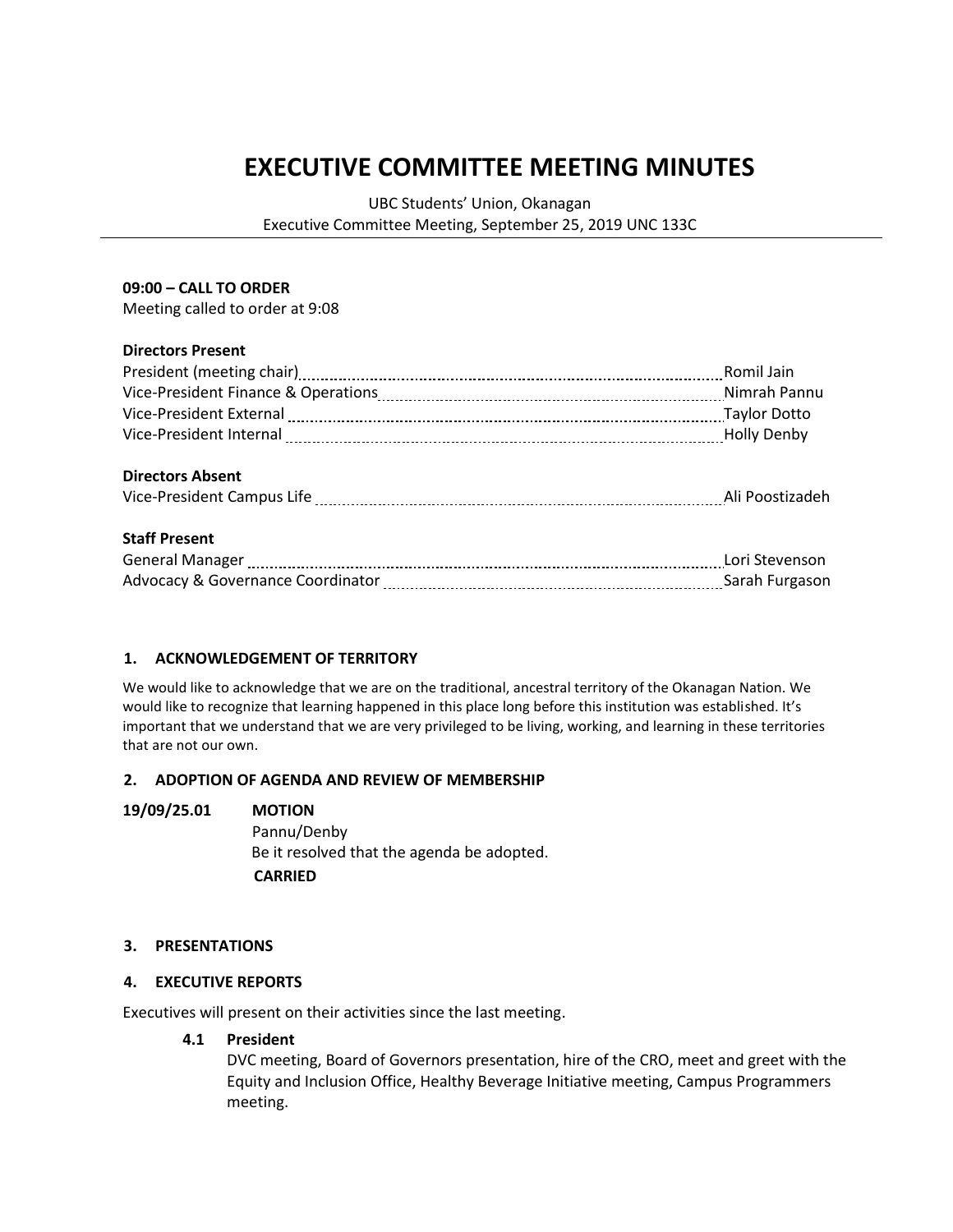# **4.2 VP Finance and Operations**

DVC and Board of Governors presentations, club funding meetings.

## **4.3 VP Internal**

Preparations for the ACC networking night, working on the Investment Policy, meetings.

*Dotto arrived at 9:21*

*Poostizadeh arrived at 9:23*

## **4.4 VP External**

Tabling for campaigns, Campaigns Committee meeting, planning the Climate Strike, Jack.org summit meeting, working on the "Smash the Stigma" event, BCFS Executive Committee meeting, weekly updates for the "Our Time is Now" campaign.

## **4.5 VP Campus Life**

Frosh week, Well Friday, meeting with the Equity and Inclusion Office, met with the Centre of Teaching and Learning, Jack.org summit meeting, Climate Strike planning, met with VP Students.

## **4.6 General Manager**

Lots of meetings, scheduling interviews for the Campus Life Coordinator position, work on transitioning the Food Exchange over to the Students' Union, working with other groups on the issue of food insecurity.

## **5. OLD BUSINESS**

## **6. NEW BUSINESS**

# **19/09/25.01 MOTION**

Pannu/Denby Be it resolved that Legacy Fund Applications for the following amounts be approved: #35 - \$500 #36 - \$500 **CARRIED**

### **7. INFORMATION ITEMS**

### **7.1 Discussion and Announcements**

7.1.1 Club Participation Restrictions

Denby brought forward the issue that there is no policy currently in place for restricting respondents named in a Policy 131 complaint from club/course union activity. All agree that survivors need to be protected and an updated policy is needed.

### 7.1.2 Senate Meeting

Stevenson reminded everyone about the upcoming Senate meeting.

### 7.1.3 Membership Outreach Strategy

Furgason requested a strategy be put in place for all tabling/membership outreach. Poostizadeh remarked that the Campus Life Committee is looking into setting up regular